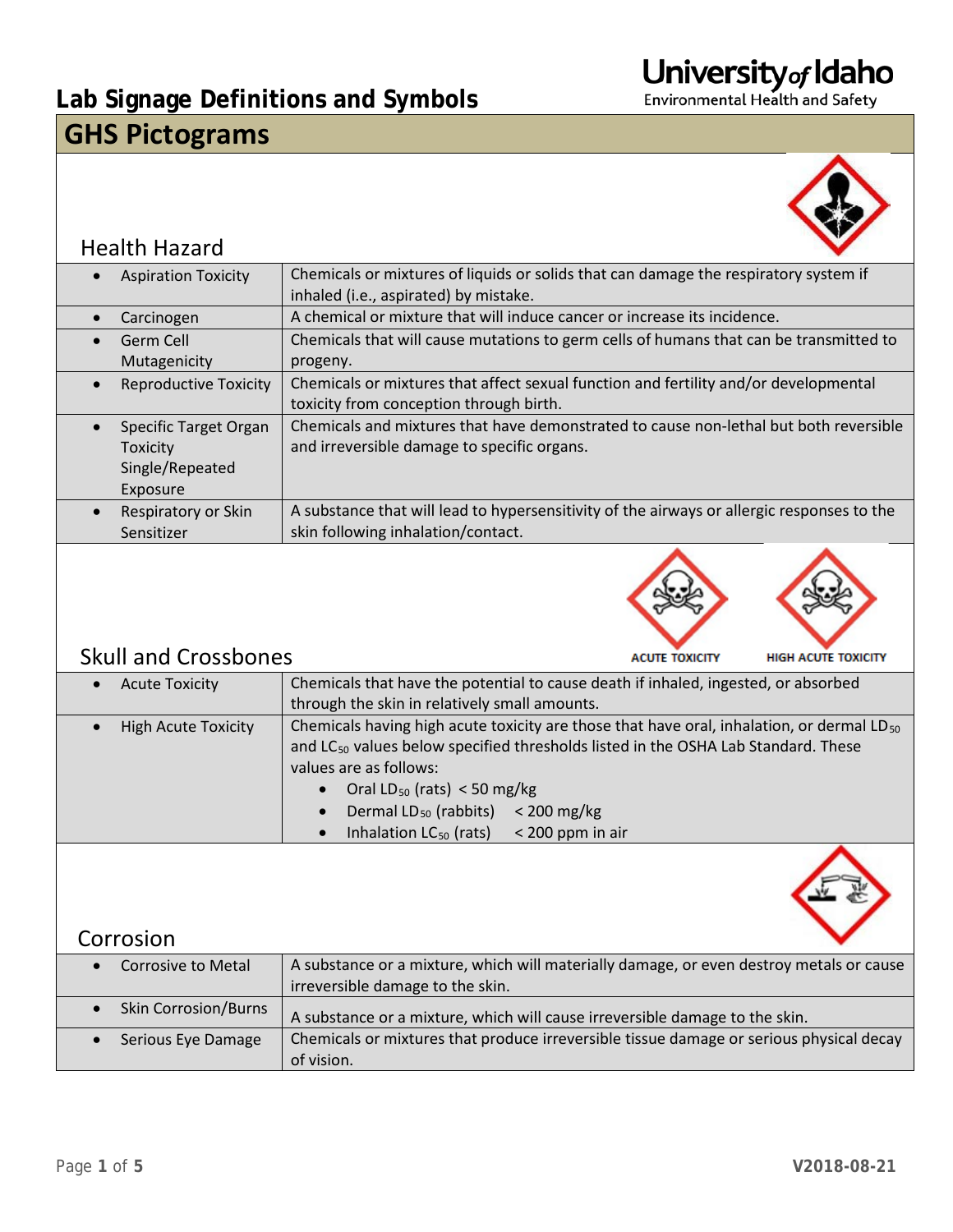### **Lab Signage Definitions and Symbols**





| <b>Exclamation Mark</b>                   |                                                                                                                                                                                                                           |  |  |
|-------------------------------------------|---------------------------------------------------------------------------------------------------------------------------------------------------------------------------------------------------------------------------|--|--|
| Irritants (Skin & Eye)                    | A substance that causes reversible changes to the eye or skin.                                                                                                                                                            |  |  |
| Skin Sensitizer<br>$\bullet$              | A substance that causes an allergic response following skin contact.                                                                                                                                                      |  |  |
| Toxicity                                  | A substance that exhibits acutely harmful effects if swallowed, has contact with the skin,<br>or inhaled.                                                                                                                 |  |  |
| <b>Narcotic Effects</b>                   | A substance that may cause drowsiness, dizziness, lack of coordination, vertigo, reduced<br>alertness, or similar condition.                                                                                              |  |  |
| <b>Respiratory Tract</b><br>Irritant      | A substance that may cause redness, cough, pain, or similar effect on the respiratory<br>tract.                                                                                                                           |  |  |
| <b>Flame Over Circle</b>                  |                                                                                                                                                                                                                           |  |  |
| Oxidizers                                 | Substances that generally by yielding oxygen cause or contribute to the combustion of<br>other materials.                                                                                                                 |  |  |
| <b>Gas Cylinder</b>                       |                                                                                                                                                                                                                           |  |  |
| <b>Gases Under Pressure</b>               | Gases under a pressure of 200 kPa (29 psi, 2 atm) or more or which are liquefied or<br>liquefied and refrigerated.                                                                                                        |  |  |
| <b>Exploding Bomb</b>                     |                                                                                                                                                                                                                           |  |  |
| <b>Explosives</b>                         | A solid or liquid substance (or mixture of substances), which is in itself capable of<br>extremely violent decomposition.                                                                                                 |  |  |
| Self-Reactives<br>(Type A or B)           | Thermally unstable liquid or solid chemicals liable to undergo a strongly exothermic<br>decomposition even without participation of oxygen (air) when heated and which may<br>result in explosion or fire.                |  |  |
| <b>Organic Peroxides</b><br>(Type A or B) | Thermally unstable chemicals, which may undergo exothermic self- accelerating<br>decomposition and which may be sensitive to impact or friction, explosive decomposition,<br>or explosive reaction with other substances. |  |  |
| Flame                                     |                                                                                                                                                                                                                           |  |  |
| Pyrophorics                               | A liquid, solid, or gas which is liable to ignite shortly after coming into contact with air,<br>even in small quantities.                                                                                                |  |  |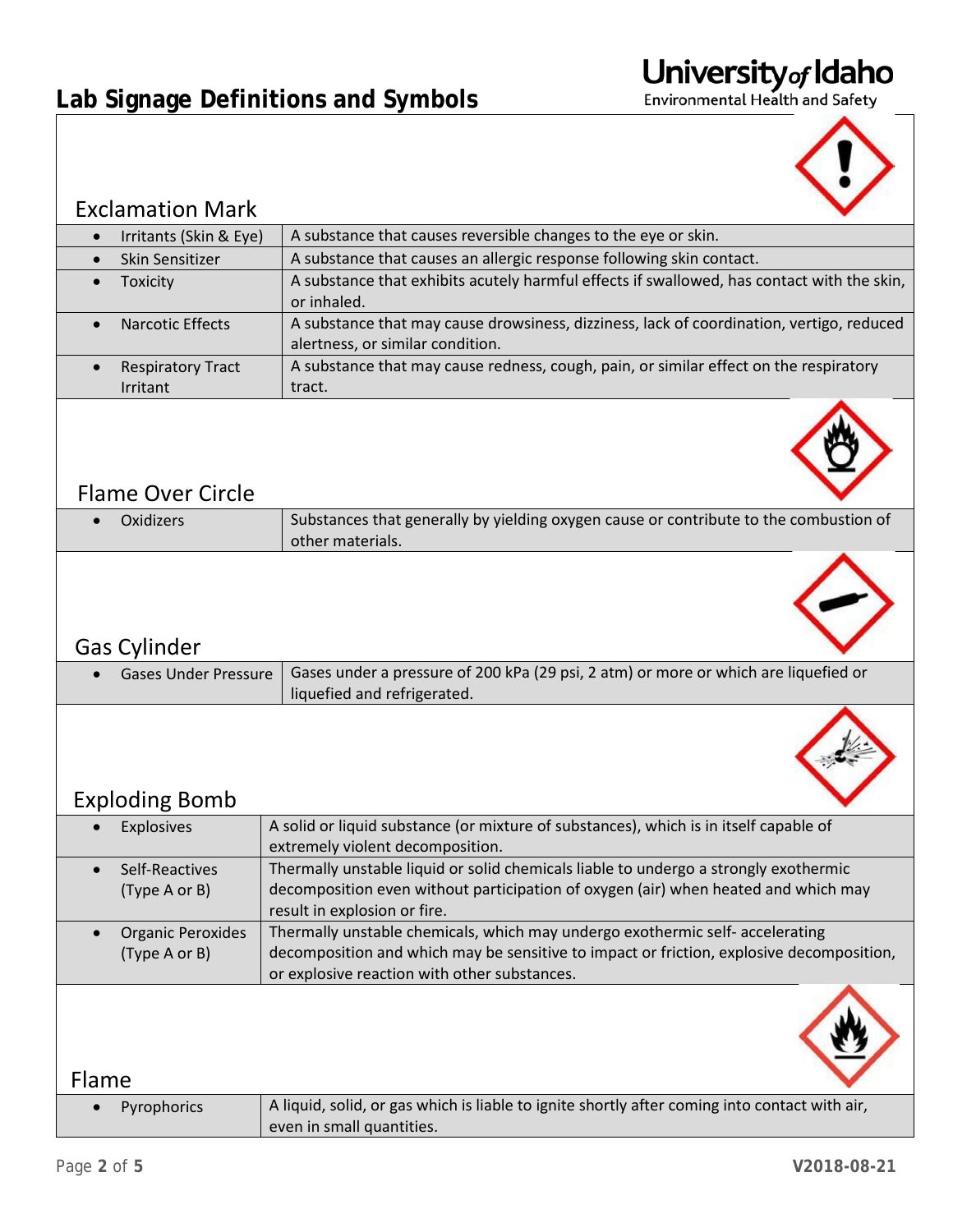### **Lab Signage Definitions and Symbols**

| Flammable<br>Aerosols                                                                          | Any non-refillable receptacle designed to eject components at least one of which is a<br>flammable gas, liquid, or solid.                                                                                                                                                                                                                                                                                                                                                                                                                                                                                                                                             |                   |
|------------------------------------------------------------------------------------------------|-----------------------------------------------------------------------------------------------------------------------------------------------------------------------------------------------------------------------------------------------------------------------------------------------------------------------------------------------------------------------------------------------------------------------------------------------------------------------------------------------------------------------------------------------------------------------------------------------------------------------------------------------------------------------|-------------------|
| <b>Flammable Gas</b><br>$\bullet$                                                              | A gas at 20° C and standard atmospheric pressure that has a flammable range in air.                                                                                                                                                                                                                                                                                                                                                                                                                                                                                                                                                                                   |                   |
| Flammable Liquids<br>$\bullet$                                                                 | A liquid having a flashpoint of not more than 93° C (199.4° F).                                                                                                                                                                                                                                                                                                                                                                                                                                                                                                                                                                                                       |                   |
| <b>Flammable Solids</b><br>$\bullet$                                                           | A solid that is readily combustible, or may cause or contribute to fire through friction.                                                                                                                                                                                                                                                                                                                                                                                                                                                                                                                                                                             |                   |
| <b>Emits Flammable</b><br>$\bullet$                                                            | Solids or liquids that are liable to become spontaneously flammable or give off flammable                                                                                                                                                                                                                                                                                                                                                                                                                                                                                                                                                                             |                   |
| gases in dangerous quantities when in contact with water.<br>Gas                               |                                                                                                                                                                                                                                                                                                                                                                                                                                                                                                                                                                                                                                                                       |                   |
| Thermally unstable liquid or solid chemicals liable to undergo an exothermic<br>Self-Reactives |                                                                                                                                                                                                                                                                                                                                                                                                                                                                                                                                                                                                                                                                       |                   |
| $(Type C - F)$                                                                                 | decomposition even without participation of oxygen (air) when heated and which may<br>result in fire (but not explosion).                                                                                                                                                                                                                                                                                                                                                                                                                                                                                                                                             |                   |
| <b>Organic Peroxides</b>                                                                       | Thermally unstable chemicals, which may undergo exothermic self- accelerating                                                                                                                                                                                                                                                                                                                                                                                                                                                                                                                                                                                         |                   |
| decomposition and burn rapidly or react with other substances to cause fire.<br>$(Type C - F)$ |                                                                                                                                                                                                                                                                                                                                                                                                                                                                                                                                                                                                                                                                       |                   |
| <b>General Hazards</b>                                                                         |                                                                                                                                                                                                                                                                                                                                                                                                                                                                                                                                                                                                                                                                       |                   |
| Category                                                                                       | Description                                                                                                                                                                                                                                                                                                                                                                                                                                                                                                                                                                                                                                                           | Symbol            |
| No Food or Drink Allowed                                                                       | Posted at access points to all laboratories where chemicals,<br>biohazards, or radioactive materials are used or stored.                                                                                                                                                                                                                                                                                                                                                                                                                                                                                                                                              |                   |
| No Open Toed Shoes                                                                             | Posted at access points to all potentially hazardous areas where a<br>danger is present of foot injuries due to physical, chemical, biological,<br>or radioactive hazards.                                                                                                                                                                                                                                                                                                                                                                                                                                                                                            |                   |
| Biohazard                                                                                      | Used to denote the potential for human or animal pathogenic<br>organisms. The Biosafety Officer will specify additional required<br>postings as applicable by specific regulation or standard.                                                                                                                                                                                                                                                                                                                                                                                                                                                                        | <b>BIOHAZARD</b>  |
| Select Carcinogen                                                                              | Any substance which meets one of the following criteria:<br>It is regulated by OSHA as a carcinogen; or<br>It is listed under the category, "known to be carcinogens," in<br>$\bullet$<br>the Annual Report on Carcinogens published by the National<br>Toxicology Program (NTP) (latest edition); or<br>It is listed under Group 1 ("carcinogenic to humans") by the<br>$\bullet$<br>International Agency for Research on Cancer Monographs<br>(IARC) (latest editions); or<br>It is listed in either Group 2A or 2B by IARC or under the<br>category, "reasonably anticipated to be carcinogens" by NTP,<br>and causes statistically significant tumor incidence in | <b>CARCINOGEN</b> |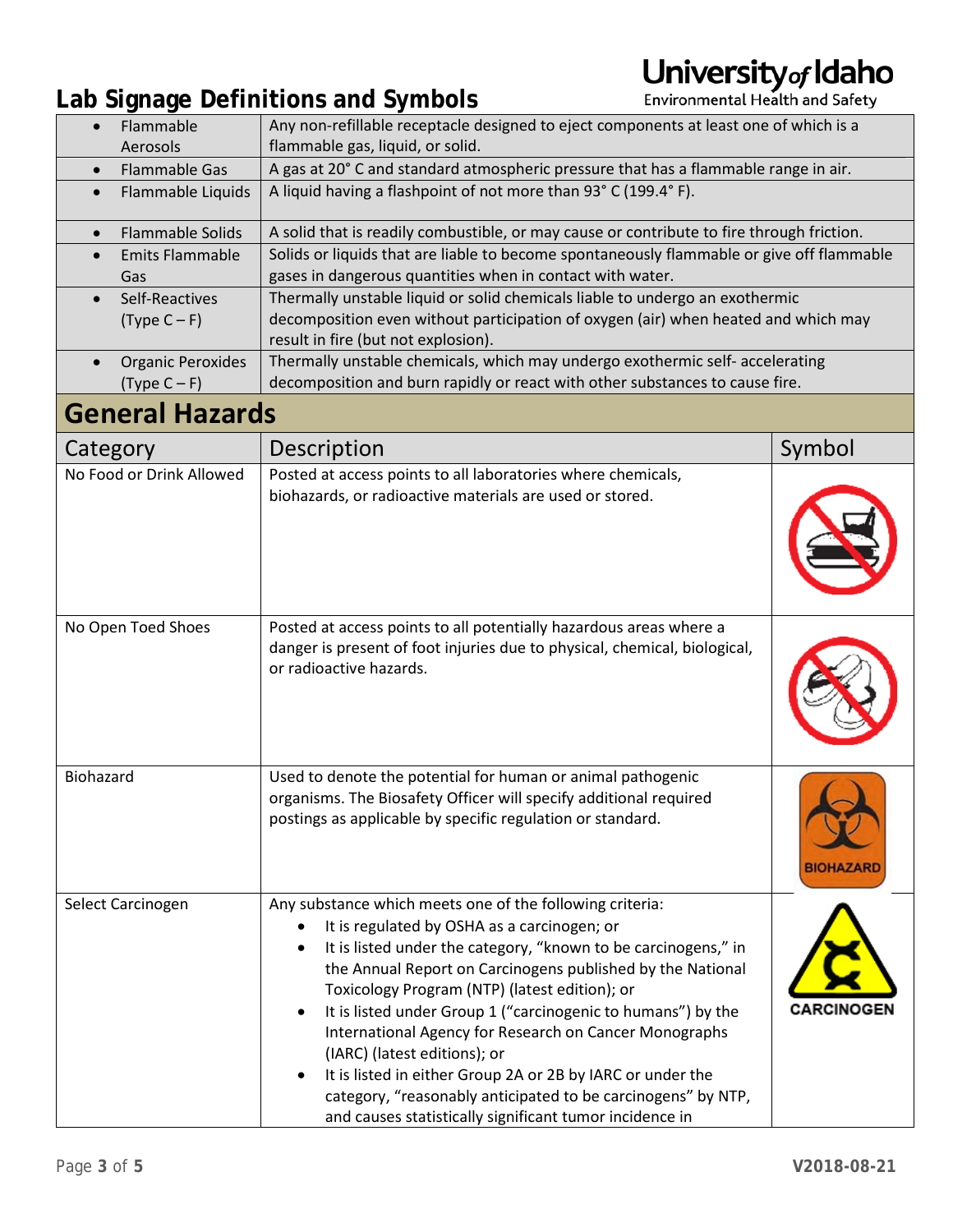### **Lab Signage Definitions and Symbols**

|                                       | experimental animals in accordance with any of the following<br>criteria:<br>After inhalation exposure of 6-7 hours per day, 5 days<br>$\circ$<br>per week, for a significant portion of a lifetime to                                                                                                                                                                                                                                                                                                                        |                                                        |  |
|---------------------------------------|-------------------------------------------------------------------------------------------------------------------------------------------------------------------------------------------------------------------------------------------------------------------------------------------------------------------------------------------------------------------------------------------------------------------------------------------------------------------------------------------------------------------------------|--------------------------------------------------------|--|
|                                       | dosages of less than 10 mg/m 3;<br>After repeated skin application of less than 300<br>O<br>(mg/kg of body weight) per week; or<br>After oral dosages of less than 50 mg/kg of body<br>O<br>weight per day.                                                                                                                                                                                                                                                                                                                   |                                                        |  |
| Reproductive Toxin                    | Chemicals that affect the reproductive capabilities including adverse<br>effects on sexual function and fertility in adult males and females, as<br>well as adverse effects on the development of the offspring.                                                                                                                                                                                                                                                                                                              | <b>REPRODUCTIVE</b><br>τοχιΝ                           |  |
| <b>Electrical Hazard</b>              | Indicates potentially hazardous areas containing accessible equipment<br>with exposure and unguarded electrical components operating at less<br>than 600 volts.                                                                                                                                                                                                                                                                                                                                                               | <b>ELECTRICAL</b><br><b>HAZARD</b>                     |  |
| Laser Radiation                       | Indicates the presence of Class II, III, and IV laser(s) that have the<br>potential for operating in an open beam configuration. Viewing of the<br>direct beam or reflection is likely to cause serious eye injury.<br>Additional hazards may include skin burns or fire.                                                                                                                                                                                                                                                     | <b>LASER</b><br><b>RADIATION</b>                       |  |
| <b>Magnetic Field</b>                 | Indicates the presence of instruments that generate large static<br>magnetic fields. Examples include NMR and MRI. Of primary concern<br>are the affinity of the magnetic field for metal objects in the room, on<br>a person, and effect on medical implants.                                                                                                                                                                                                                                                                | <b>STRONG</b><br><b>MAGNETIC</b><br><b>FIELD</b>       |  |
| <b>Satellite Accumulation</b><br>Area | Satellite Accumulation Area (SAA) is defined as a location at or near<br>any point of generation where hazardous waste is initially<br>accumulated in containers before consolidating the waste at a<br>designated accumulation area (90/180-day) or storage area. The<br>location must be under the control of the person generating the<br>waste. No more than 55 gallons of non-acute hazardous waste and 1<br>quart of liquid acute hazardous waste or 2.2 pounds of solid acute<br>waste may be accumulated in each SAA. | <b>SATELLITE</b><br><b>ACCUMULATION</b><br><b>AREA</b> |  |
| <b>Personal Protective Equipment</b>  |                                                                                                                                                                                                                                                                                                                                                                                                                                                                                                                               |                                                        |  |